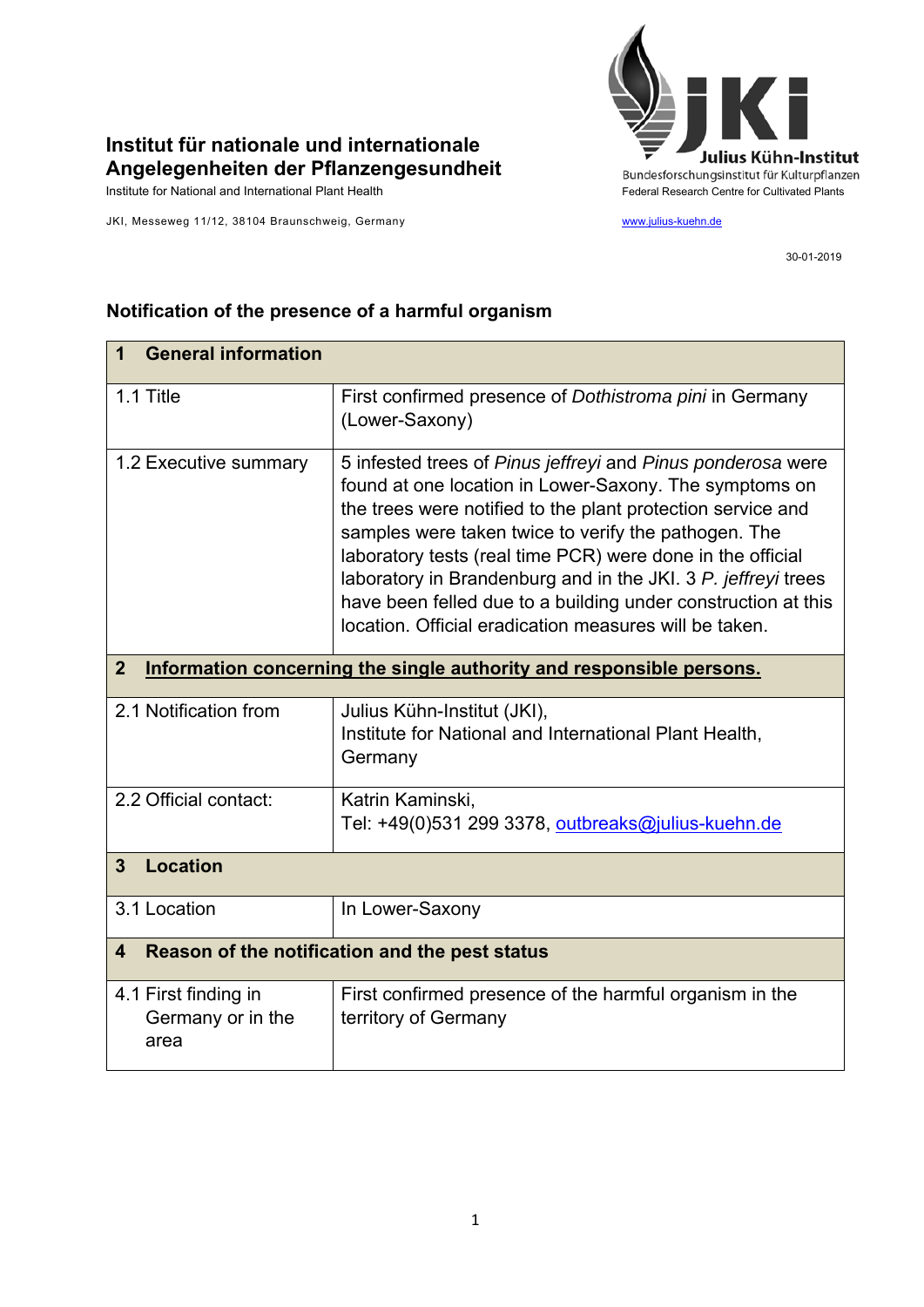| 4.2 Pest status of the area<br>where the harmful<br>organism has been found<br>present, after the official<br>confirmation.                 | Present, under eradication, at low prevalence, only<br>in specific parts of the area |  |
|---------------------------------------------------------------------------------------------------------------------------------------------|--------------------------------------------------------------------------------------|--|
| 4.3 Pest status in Germany<br>before the official<br>confirmation of the<br>presence, or suspected<br>presence, of the harmful<br>organism. | Absent, Pest record invalid                                                          |  |
| 4.4 Pest status in Germany<br>after the official<br>confirmation of the<br>presence of the harmful<br>organism.                             | Present, under eradication, only in some parts of<br>Germany                         |  |
| Finding, sampling, testing and confirmation of the harmful organism.<br>5                                                                   |                                                                                      |  |
| 5.1 How the presence or<br>appearance of the<br>harmful organism was<br>found.                                                              | Information submitted by other persons                                               |  |
| 5.2 Date of finding:                                                                                                                        | 16-11-2018                                                                           |  |
| 5.3 Diagnostic method                                                                                                                       | <b>Real time PCR</b>                                                                 |  |
| 5.4 Date of official<br>confirmation of the<br>harmful organism's<br>identity.                                                              | 14-01-2019                                                                           |  |
| Infested area, and the severity and source of the outbreak in that area.<br>6                                                               |                                                                                      |  |
| 6.1 Size and delimitation of<br>the infested area.                                                                                          | 5 trees: plant already planted, not to be reproduced<br>or moved                     |  |
| 6.2 Characteristics of the<br>infested area and its<br>vicinity.                                                                            | Open air - public site                                                               |  |
| 6.3 Infested plant(s), plant<br>product(s) and other<br>object(s).                                                                          | Pinus jeffreyi, Pinus ponderosa                                                      |  |